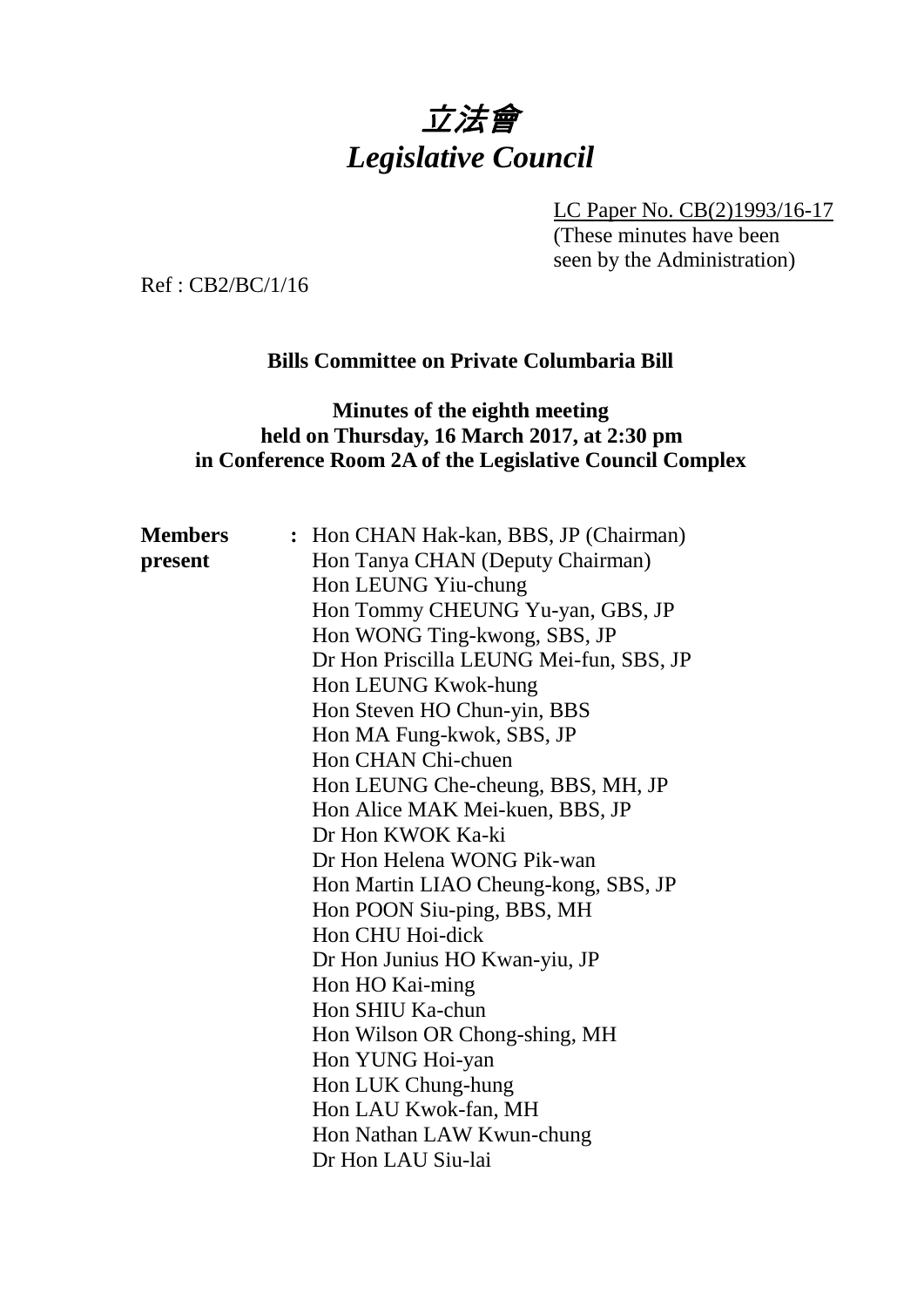| <b>Members</b> |                           | : Hon Starry LEE Wai-king, SBS, JP |
|----------------|---------------------------|------------------------------------|
| absent         | Hon Paul TSE Wai-chun, JP |                                    |
|                |                           | Dr Hon Fernando CHEUNG Chiu-hung   |
|                | Dr Hon Elizabeth QUAT, JP |                                    |
|                |                           | Ir Dr Hon LO Wai-kwok, SBS, MH, JP |
|                | Hon Holden CHOW Ho-ding   |                                    |
|                |                           | Hon CHEUNG Kwok-kwan, JP           |

[According to the Judgment of the Court of First Instance of the High Court on 14 July 2017, LEUNG Kwok-hung, Nathan LAW Kwun-chung, YIU Chung-yim and LAU Siu-lai have been disqualified from assuming the office of a member of the Legislative Council, and have vacated the same since 12 October 2016, and are not entitled to act as a member of the Legislative Council.]

#### **Public Officers :** Item I **attending**

Mr Daniel CHENG, JP Deputy Secretary for Food and Health (Food) 1 Food and Health Bureau

Miss Diane WONG Principal Assistant Secretary for Food and Health (Food) 2 Food and Health Bureau

Mr Peter SZE Senior Government Counsel Department of Justice

Miss Cindy CHEUK Senior Government Counsel Department of Justice

Mr CHIU Yu-chow Assistant Director (Grade Management and Development) Food and Environmental Hygiene Department

Mr Thomas LEUNG Assistant Director/New Buildings 1 Buildings Department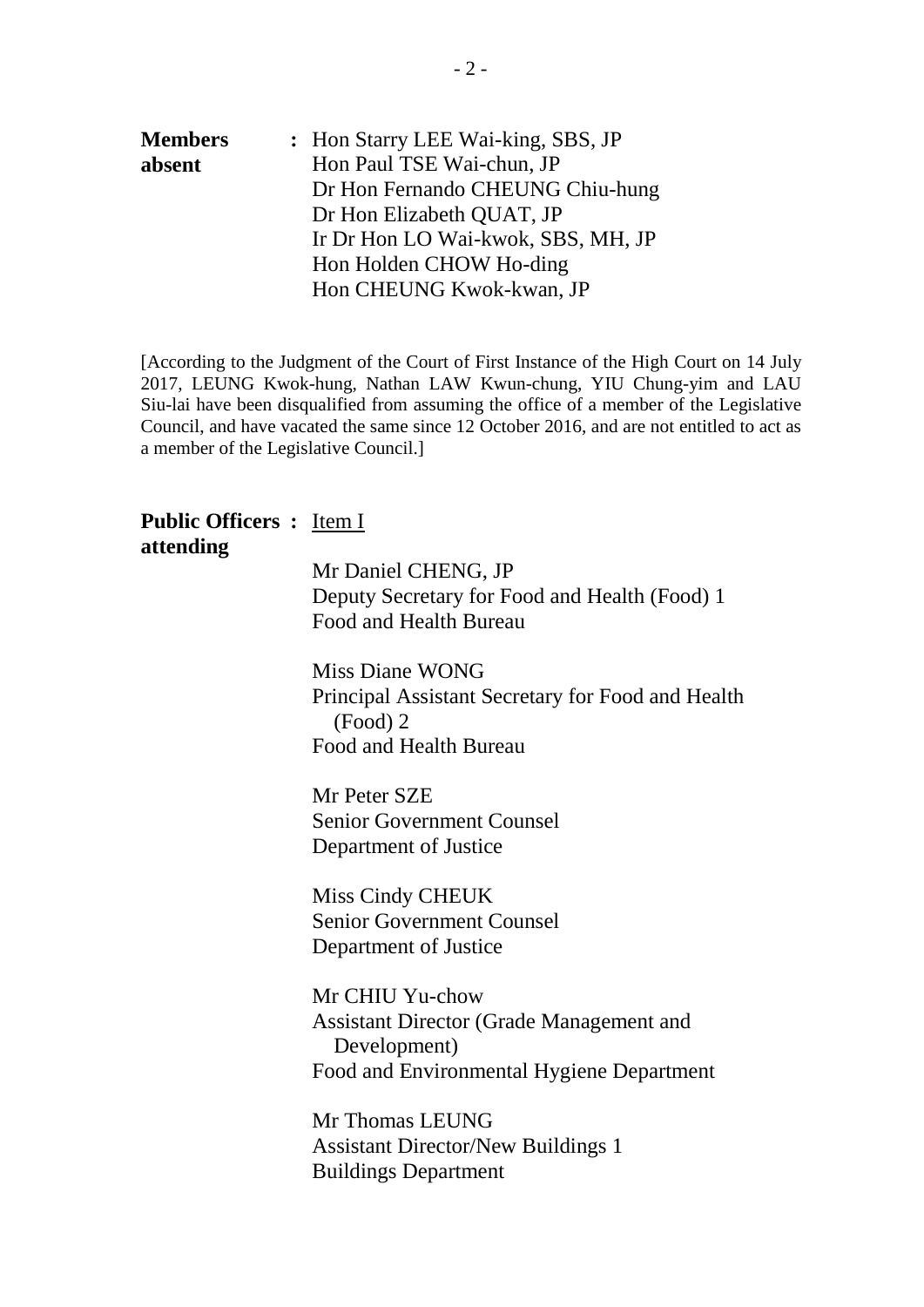|                               | Ms Doris CHOW<br><b>Assistant Director (Estate Management) (Lands</b><br><b>Administration Office/ Headquarters)</b><br><b>Lands Department</b> |
|-------------------------------|-------------------------------------------------------------------------------------------------------------------------------------------------|
|                               | Ms Christine TSE<br><b>Assistant Director of Planning/Special Duties</b><br><b>Planning Department</b>                                          |
| <b>Clerk</b> in<br>attendance | : Mr Colin CHUI<br>Chief Council Secretary (2) 4                                                                                                |
| <b>Staff</b> in<br>attendance | : Ms Wendy KAN<br><b>Assistant Legal Adviser 6</b>                                                                                              |
|                               | Ms Catherina YU<br>Senior Council Secretary (2) 4                                                                                               |
|                               | Miss Meisy KWOK<br>Legislative Assistant (2) 6                                                                                                  |

## **I. Meeting with the Administration**

[File Ref.: FH CR 2/3751/07; LC Paper Nos. CB(3)113/16-17, LS10/16-17, CB(2)345/16-17(01) to (02), CB(2)954/16-17(01), CB(2)986/16-17(01) to (04) and CB(2)999/16-17(01)]

The Bills Committee deliberated (index of proceedings attached at **Annex**).

- 2. The Bills Committee requested the Administration to:
	- (a) provide a paper detailing its response to the concerns raised by Ms Alice MAK in her letter (LC Paper No. CB(2)954/16-17(01)) before 1 April 2017. The Administration's written response should include measures to address the concerns raised in Ms MAK's letter;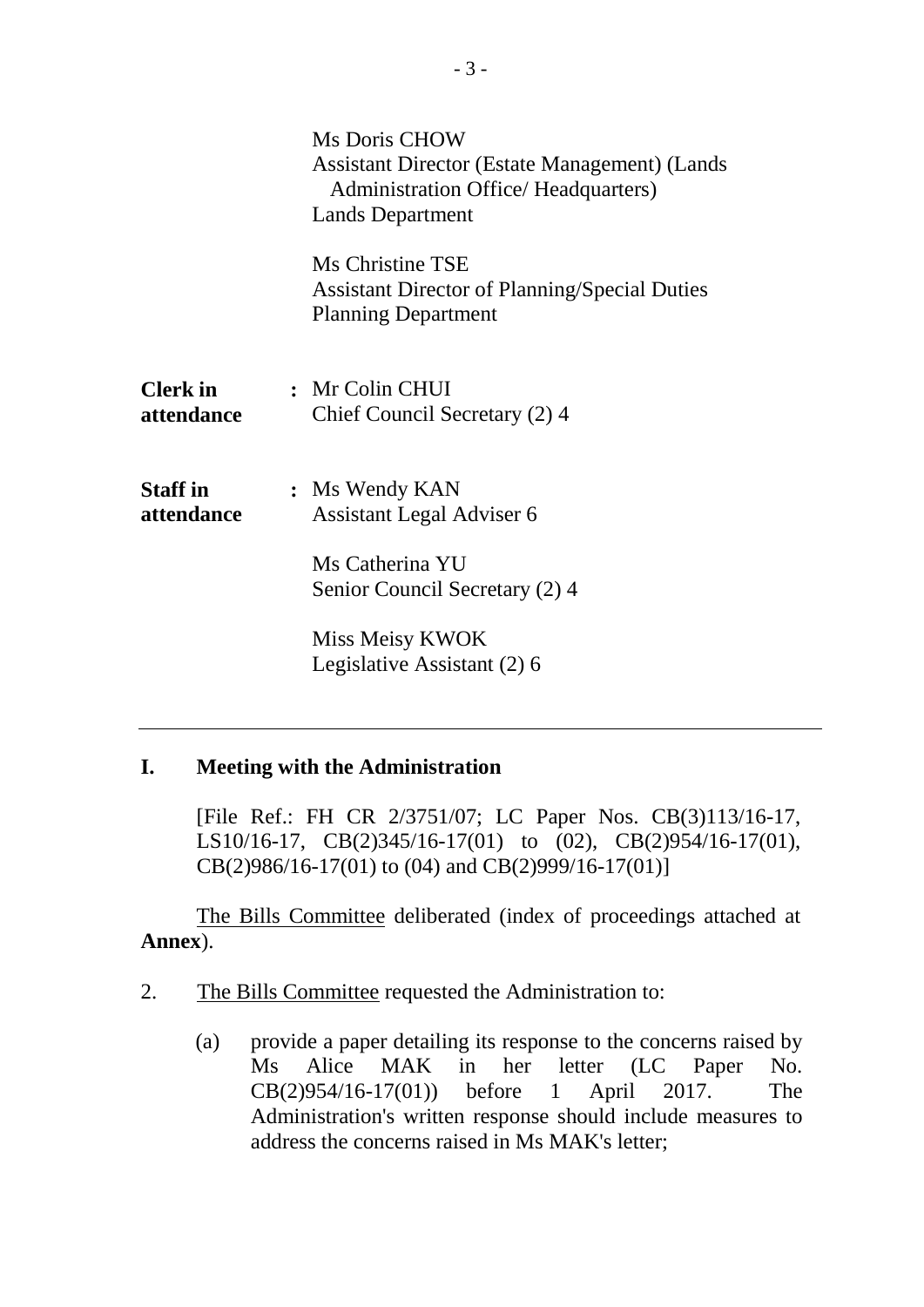- (b) provide examples of provisions in other legislation concerning the definition of "related person";
- (c) fine-tune the meaning of "related item" and to make it clear that the definition of "ashes" would include a container of such ashes; and
- (d) submit the final version of the Committee stage amendments ("CSAs") proposed by the Administration to the Bills Committee before the Bills Committee submitted its report to the House Committee ("HC").

*(Post-meeting note:* The Administration's response to (a) above had been issued to members vide LC Paper No. CB(2)1116/16-17(01) on 31 March 2017 and its response to (b) above was in the **Appendix**.)

### **II. Any other business**

- 3. Members noted that:
	- (a) the Bills Committee would make a verbal report on its deliberations to HC on 24 March 2017;
	- (b) the Administration intended to resume the Second Reading debate on the Bill at the Council meeting of 12 and 13 April 2017; and
	- (c) the deadline for giving notice to move CSAs to the Bill, if any, was 1 April 2017.
- 4. There being no other business, the meeting ended at 4:22 pm.

Council Business Division 2 Legislative Council Secretariat 2 August 2017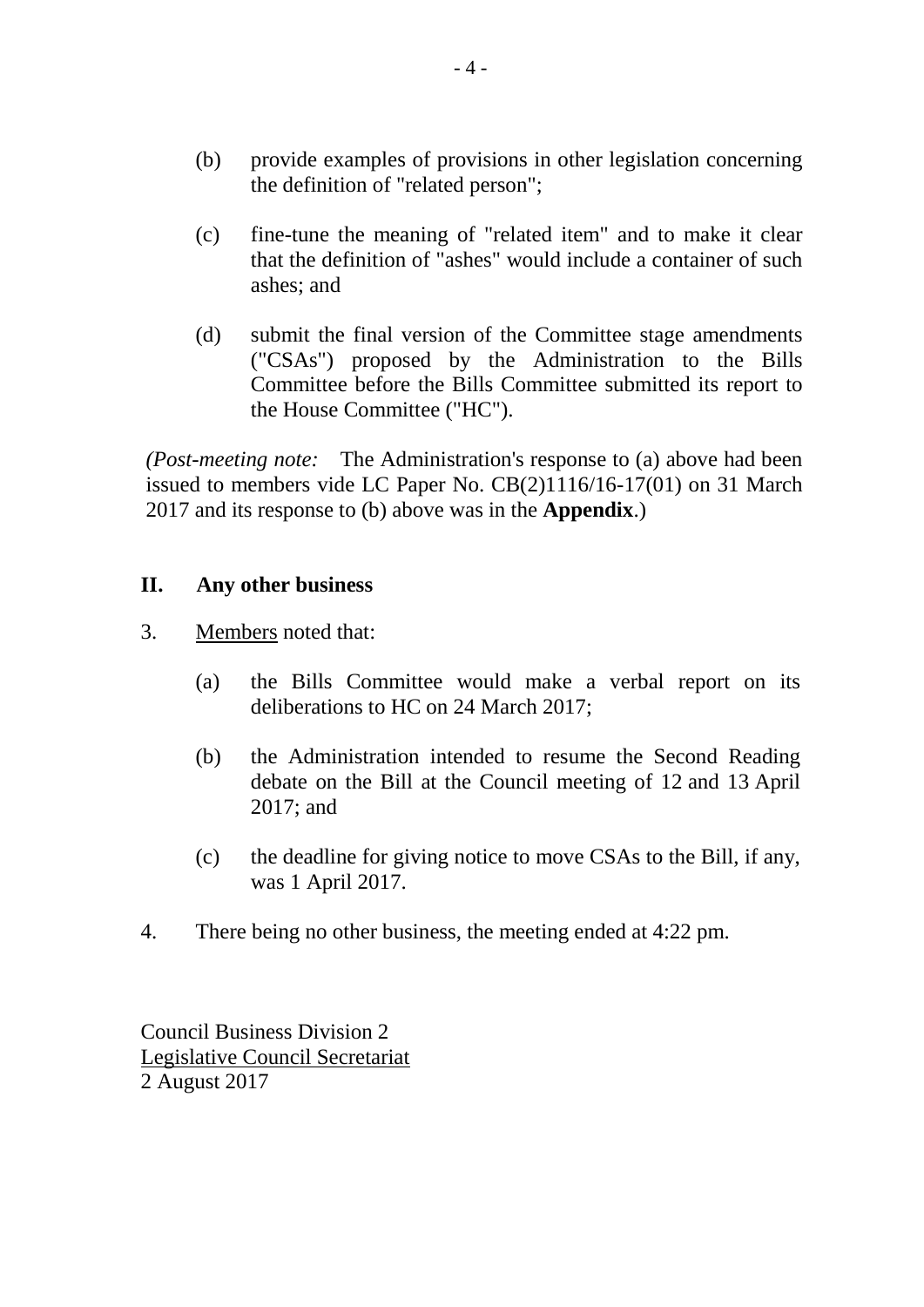## **Appendix**

## **Examples of provisions in other legislation concerning the definition of "related person"**

I. Fatal Accidents Ordinance (Cap. 22), section 2

*Dependant, in relation to a deceased person, means –*

- …
- (c) any person who
	- (i) was living with the deceased in the same household immediately before the date of his death; and
	- (ii) had been living with the deceased in the same household for at least 2 years before that date,

as the husband or wife of the deceased;

II. Law Amendment and Reform (Consolidation) Ordinance (Cap. 23), section 20C(5)

*Dependant, in relation to an injured person, means –*

…

…

…

- (c) any person who
	- (i) was living with the injured person in the same household immediately before the date of his injury; and
	- (ii) had been living with the injured person in the same household for at least 2 years before that date,

as the husband or wife of the injured person;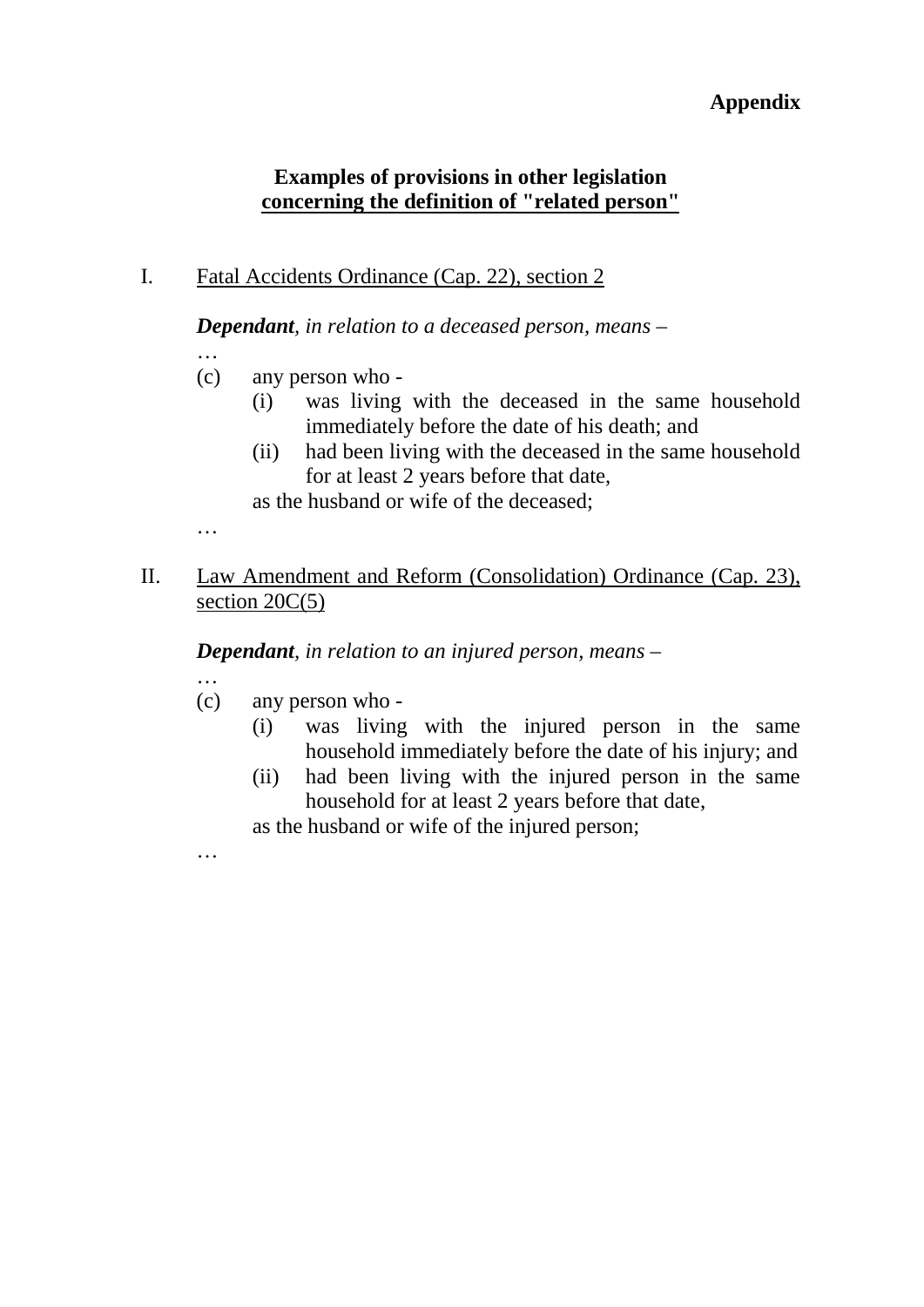# **Proceedings of the eighth meeting of the Bills Committee on Private Columbaria Bill on Thursday, 16 March 2017, at 2:30 pm in Conference Room 2A of the Legislative Council Complex**

| <b>Time marker</b> | Speaker(s)                                        | Subject(s)                                                                                                                                                                                                                                                                                                                                                                                                                                                                                                                                                                                                                                                                                                                                                                                                                                                                                                                                                                                                                                                                                                                                                                                                                                                                                                                                                                                                                | <b>Action</b><br>required                        |  |  |  |
|--------------------|---------------------------------------------------|---------------------------------------------------------------------------------------------------------------------------------------------------------------------------------------------------------------------------------------------------------------------------------------------------------------------------------------------------------------------------------------------------------------------------------------------------------------------------------------------------------------------------------------------------------------------------------------------------------------------------------------------------------------------------------------------------------------------------------------------------------------------------------------------------------------------------------------------------------------------------------------------------------------------------------------------------------------------------------------------------------------------------------------------------------------------------------------------------------------------------------------------------------------------------------------------------------------------------------------------------------------------------------------------------------------------------------------------------------------------------------------------------------------------------|--------------------------------------------------|--|--|--|
|                    | Agenda item $I$ – Meeting with the Administration |                                                                                                                                                                                                                                                                                                                                                                                                                                                                                                                                                                                                                                                                                                                                                                                                                                                                                                                                                                                                                                                                                                                                                                                                                                                                                                                                                                                                                           |                                                  |  |  |  |
| 000634 - 000844    | Chairman<br>Ms Alice MAK<br>Administration        | Letter from Ms Alice MAK raising concerns<br>about the existence of a vacuum period upon the<br>gazettal and commencement of the Private<br>Columbaria Ordinance and the supply of niches<br>$(LC$ Paper<br>during<br>that<br>period<br>No.<br>$CB(2)954/16-17(01))$ and the Administration's<br>reply to Ms MAK's letter (LC Paper No.<br>$CB(2)986/16-17(03))$<br>The Chairman sought members' views on the<br>Administration's proposal of providing a detailed<br>response on the issues raised by Ms Alice MAK<br>in her letter at the meeting of the Panel on Food<br>Safety and Environmental Hygiene ("FSEH<br>Panel") scheduled for 11 April 2017.<br>While preferring to discuss the issues raised in<br>her letter at the meeting of the Bills Committee,<br>Ms Alice MAK accepted the Administration's<br>She, however,<br>proposal.<br>requested<br>the<br>Administration to provide a detailed response<br>which should include measures to address the<br>concerns raised in her letter in order to facilitate<br>the discussion by the FSEH Panel.<br>The<br>Administration undertook to do so.<br>Administration's<br>The<br>entitled<br>paper<br>"Supplementary Information Requested<br>by<br>Members at Previous Meetings" (LC Paper No<br>$CB(2)986/16-17(04))$<br>Members noted the Administration's response to<br>issues raised by members at previous meeting set<br>out in the captioned paper. | Admin<br>(paragraph<br>$2(a)$ of the<br>minutes) |  |  |  |
|                    | Draft Committee stage amendments                  |                                                                                                                                                                                                                                                                                                                                                                                                                                                                                                                                                                                                                                                                                                                                                                                                                                                                                                                                                                                                                                                                                                                                                                                                                                                                                                                                                                                                                           |                                                  |  |  |  |
| 000845 - 001430    | Chairman<br>Administration<br>ALA6                | of the<br>draft<br>Discussion<br>Committee<br>stage<br>$(^{\circ}CSAs^{\circ})$<br>proposed<br>amendments<br>by<br>the<br>Administration<br>No.<br>(LC)<br>Paper<br>$CB(2)986/16-17(01)).$                                                                                                                                                                                                                                                                                                                                                                                                                                                                                                                                                                                                                                                                                                                                                                                                                                                                                                                                                                                                                                                                                                                                                                                                                                |                                                  |  |  |  |
|                    |                                                   | Sections 6 and $9(5)$ of Schedule 5 (Item 1 of<br>Annex 1 to LC Paper No. CB(2)986/16-17(01))                                                                                                                                                                                                                                                                                                                                                                                                                                                                                                                                                                                                                                                                                                                                                                                                                                                                                                                                                                                                                                                                                                                                                                                                                                                                                                                             |                                                  |  |  |  |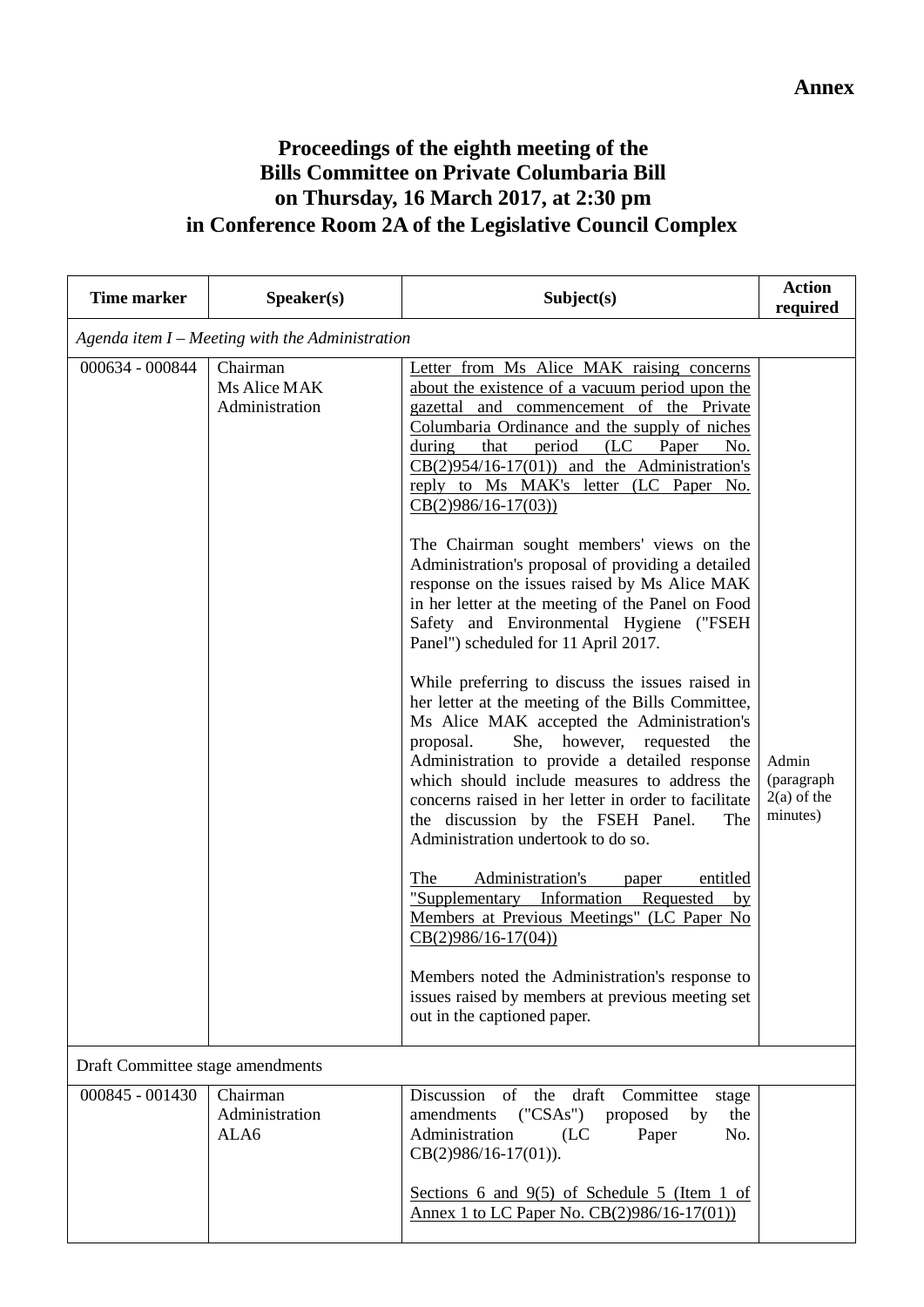| <b>Time marker</b> | Speaker(s)                                      | Subject(s)                                                                                                                                                                                                                                                                                                                                                                                                                                                                                                                                                                                                                                                                                                                                                                                                                                                                                                                                                                                                                                                                                                                                                                                                                                                   | <b>Action</b><br>required |
|--------------------|-------------------------------------------------|--------------------------------------------------------------------------------------------------------------------------------------------------------------------------------------------------------------------------------------------------------------------------------------------------------------------------------------------------------------------------------------------------------------------------------------------------------------------------------------------------------------------------------------------------------------------------------------------------------------------------------------------------------------------------------------------------------------------------------------------------------------------------------------------------------------------------------------------------------------------------------------------------------------------------------------------------------------------------------------------------------------------------------------------------------------------------------------------------------------------------------------------------------------------------------------------------------------------------------------------------------------|---------------------------|
|                    |                                                 | The Administration's briefing on its proposed<br>CSA <sub>s</sub> .<br>ALA6's advice that:<br>(a) according to the proposed definition of<br>"related person", a related person was not<br>necessarily living as the husband or wife of<br>the deceased person.<br>Members should<br>consider whether the proposed definition was<br>acceptable from the policy perspective; and                                                                                                                                                                                                                                                                                                                                                                                                                                                                                                                                                                                                                                                                                                                                                                                                                                                                             |                           |
|                    |                                                 | (b) as an ash handler might be subject to<br>criminal sanction if he/she did not return the<br>ashes in accordance with the relevant<br>requirements under the Bill, members should<br>consider whether it was necessary to provide<br>in the Bill the means upon which an ash<br>handler was to verify a person as a related<br>person when a claim was received from that<br>person.                                                                                                                                                                                                                                                                                                                                                                                                                                                                                                                                                                                                                                                                                                                                                                                                                                                                       |                           |
| 001431 - 002219    | Chairman<br>Mr CHAN Chi-chuen<br>Administration | Chi-chuen's<br><b>CHAN</b><br>Mr<br>and<br>the<br>enquiry<br>Administration response regarding:<br>(a) the reasons for not combining the two<br>elements under the definition of "related<br>person";<br>(b) the basis of requiring a person to live with a<br>deceased person in the same household for at<br>least two years before the date of the death of<br>the deceased person ("the prescribed living<br>period") in order to qualify as a related<br>person;<br>(c) verification of the status of a related person;<br>and<br>(d) the rationale for according a lower priority to<br>the claim for the return of ashes from a<br>related person than that from a relative.<br>The Administration's response that in formulating<br>the definition of "related person", reference had<br>been made to other existing legislation, including<br>the Fatal Accidents Ordinance (Cap. 22) and the<br>Law Amendment and Reform (Consolidation)<br>Ordinance (Cap. 23). Reference to relevant<br>experience would also be drawn with respect to<br>verification of the status of a related person.<br>The future Private Columbaria Licensing Board<br>("Licensing Board") might draw up guidelines in<br>this regard.<br>The claim from a related person |                           |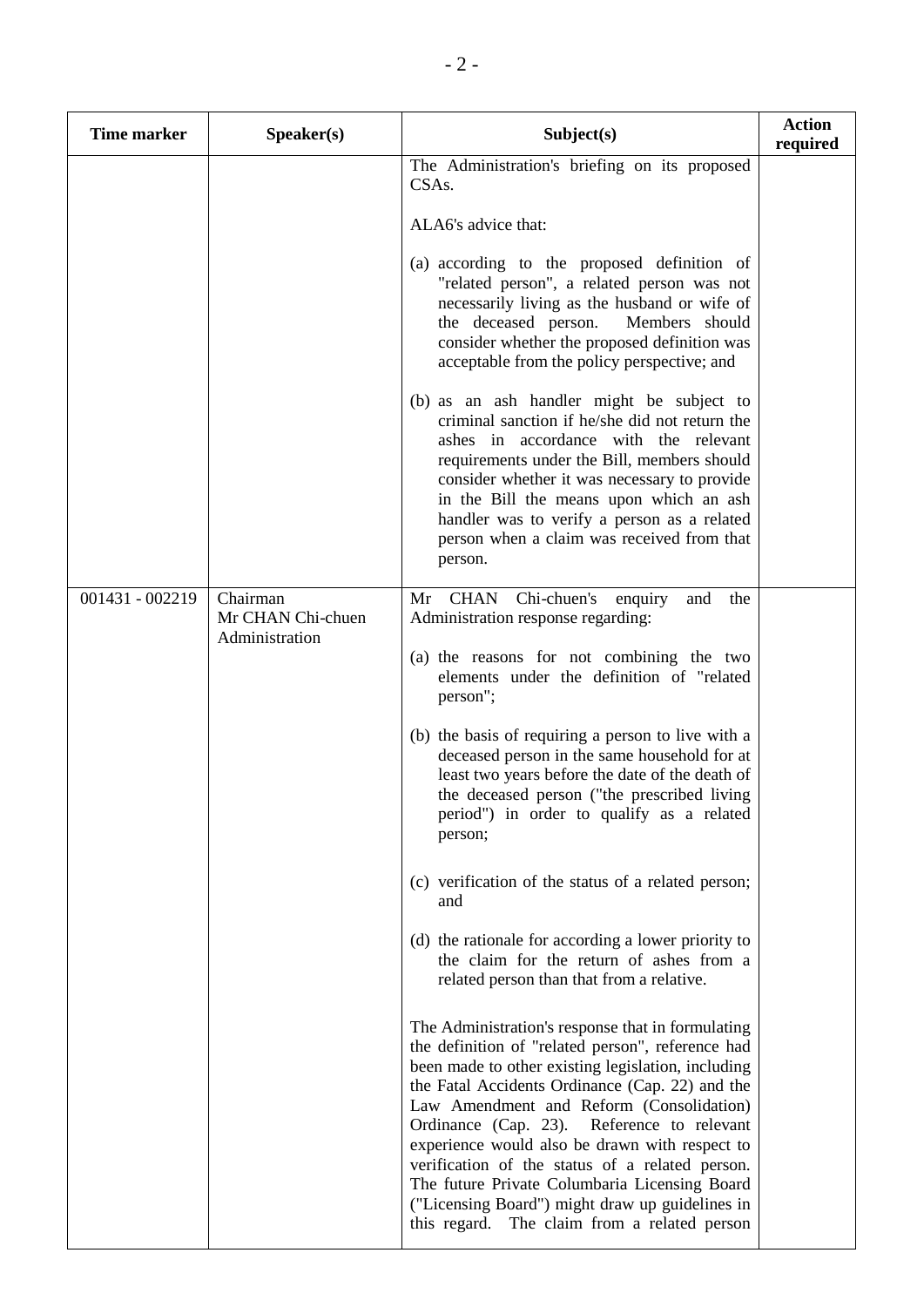| <b>Time marker</b> | Speaker(s)                                              | Subject(s)                                                                                                                                                                                                                                                                                                                                                                                                                                                                                                                                                                                                                                        | <b>Action</b><br>required                        |
|--------------------|---------------------------------------------------------|---------------------------------------------------------------------------------------------------------------------------------------------------------------------------------------------------------------------------------------------------------------------------------------------------------------------------------------------------------------------------------------------------------------------------------------------------------------------------------------------------------------------------------------------------------------------------------------------------------------------------------------------------|--------------------------------------------------|
|                    |                                                         | would have the highest priority if he/she was an<br>authorized representative. The Administration<br>considered its proposed order of priority for<br>claiming for the return of ashes appropriate and<br>therefore would not change it.                                                                                                                                                                                                                                                                                                                                                                                                          |                                                  |
|                    |                                                         | Administration's<br>The<br>regarding<br>response<br>Mr CHAN's views that the claim for the return of<br>ashes from a partner of the deceased person or a<br>person who was of the same sex as the deceased<br>person and was married to the deceased person in<br>a place outside Hong Kong ("same-sex spouse")<br>should have the same priority as that from a<br>The Administration's advice that in<br>relative.<br>defining "relative", reference had been made to<br>the existing legislation. Competing claims for<br>return of ashes from two or more "prescribed<br>claimants" of the same priority should be<br>determined by the court. |                                                  |
|                    |                                                         | Mr CHAN's enquiry regarding whether the<br>Administration would have strong objection to a<br>member's<br>proposed CSA to<br>shorten<br>the<br>prescribed living period to one year.                                                                                                                                                                                                                                                                                                                                                                                                                                                              |                                                  |
|                    |                                                         | At Mr CHAN's request, the Administration<br>undertook to provide examples of provisions in<br>other legislation concerning the definition of<br>"related person".                                                                                                                                                                                                                                                                                                                                                                                                                                                                                 | Admin<br>(paragraph<br>$2(b)$ of the<br>minutes) |
| 002220 - 002554    | Chairman<br>Dr Priscilla LEUNG                          | Dr Priscilla LEUNG's expression of support for<br>the CSAs proposed by the Administration under<br>sections 6 and 9(5) of Schedule 5. Her views<br>that the duration of the prescribed living period<br>should be two years so as to tally with other<br>legislation and a relative's claim for the return of<br>ashes should have priority over that of a related<br>person.                                                                                                                                                                                                                                                                     |                                                  |
| 002555 - 002753    | Chairman<br>ALA6<br>Mr CHAN Chi-chuen<br>Administration | ALA6's advice that members should consider<br>how an ash holder could verify a person as a<br>related person, given that an ash handler might<br>be subject to criminal sanction if the ashes were<br>returned to a person in contravention of the<br>relevant requirements under the Bill.<br>Her<br>suggestion that members might make reference<br>to clause $54(1)$ and consider requiring a person<br>who claimed to be a related person to make a<br>statutory declaration to confirm that fact.                                                                                                                                            |                                                  |
|                    |                                                         | Mr CHAN Chi-chuen's enquiry and ALA6's<br>response in relation to the requirement of making<br>statutory declaration by a related person in other<br>legislation. ALA6's advice that while the court<br>might be involved in the reelvant proceedings                                                                                                                                                                                                                                                                                                                                                                                             |                                                  |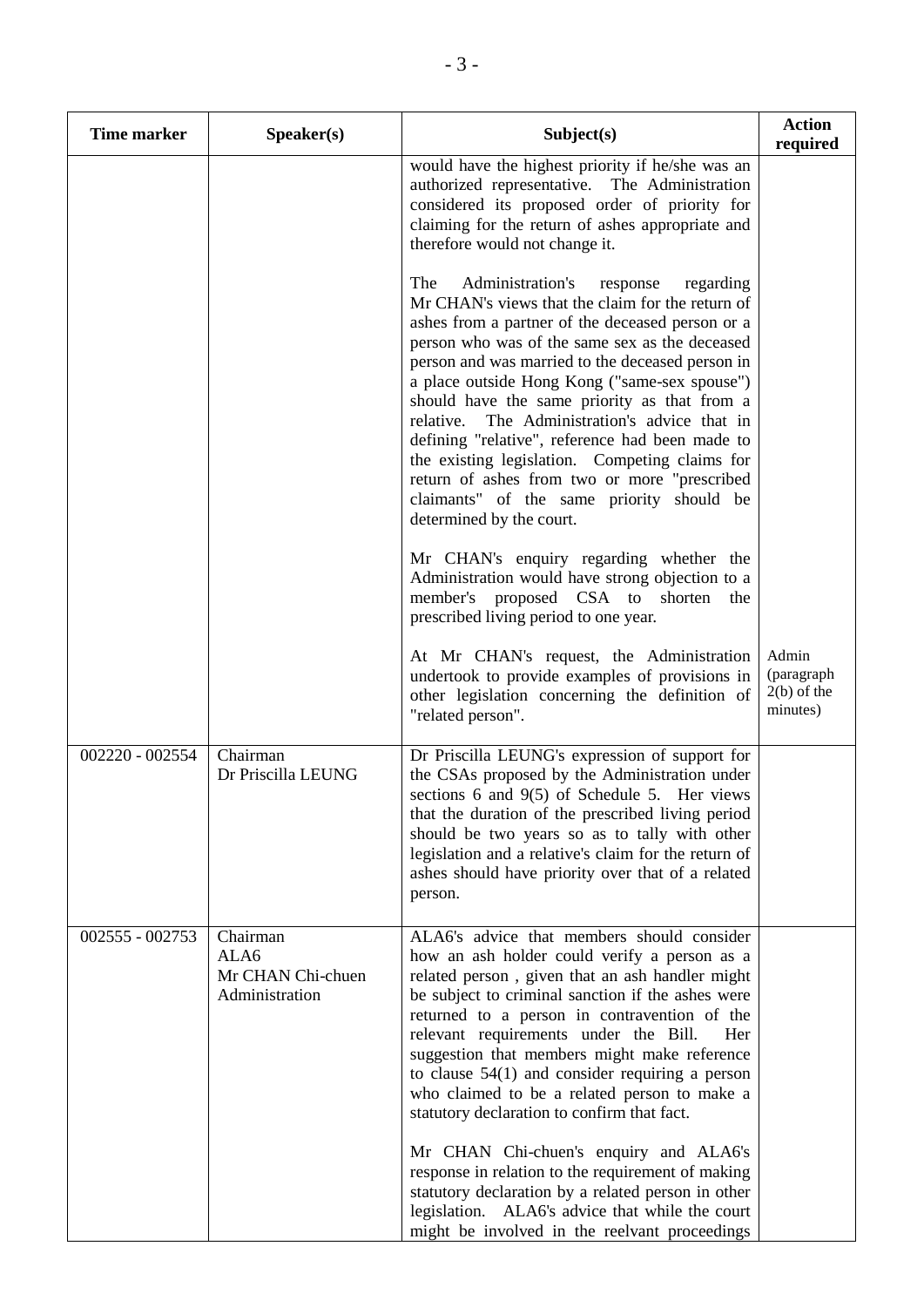| <b>Time marker</b> | Speaker(s)                                               | Subject(s)                                                                                                                                                                                                                                                                                                                                                                                                                         | <b>Action</b><br>required |
|--------------------|----------------------------------------------------------|------------------------------------------------------------------------------------------------------------------------------------------------------------------------------------------------------------------------------------------------------------------------------------------------------------------------------------------------------------------------------------------------------------------------------------|---------------------------|
|                    |                                                          | under other legislation, an ash handler had to<br>decide whether to return the ashes to a person<br>who claimed to be a related person.                                                                                                                                                                                                                                                                                            |                           |
|                    |                                                          | The Administration's advice that in the case of<br>other legislation, a person who claimed to be a<br>related person could be required to make a<br>declaration.                                                                                                                                                                                                                                                                   |                           |
|                    |                                                          | The Chairman's enquiry and the Administration's<br>response regarding the reasons of not providing<br>the requirement to make a statutory declaration<br>by a related person.<br>The Administration's<br>advice that the requirement might be covered by<br>the guidelines issued by the Licensing Board.                                                                                                                          |                           |
| 002754 - 003225    | Chairman<br>Mr Nathan LAW<br>ALA6<br>Administration      | Mr Nathan LAW's enquiry and ALA6's response<br>regarding whether there were any conflicts<br>CSAs<br>the<br>proposed<br>between<br>by<br>the<br>Administration in relation to "related person" and<br>the one proposed by Dr Fernando CHEUNG<br>concerning the definition of "relative". ALA6's<br>advice further that the CSA proposed by<br>CHEUNG would have<br>Dr Fernando<br>an<br>implication on the operation of clause 54. |                           |
|                    |                                                          | Mr LAW's enquiry and the Administration's<br>response regarding whether the Administration<br>would accord the same priority to claim for the<br>return of ashes from the partner or the same-sex<br>spouse of a deceased person and that from a<br>relative of the deceased person.                                                                                                                                               |                           |
|                    |                                                          | Mr LAW's view that the Administration's CSAs<br>should also cover same-sex spouse.                                                                                                                                                                                                                                                                                                                                                 |                           |
| 003226 - 003747    | Chairman<br>Dr Priscilla LEUNG<br>Administration<br>ALA6 | Responses of the Administration and ALA6 to<br>Dr Priscilla LEUNG's enquiry regarding the<br>punishment for not returning ashes in accordance<br>with the relevant requirements under the Bill by<br>an ash handler stipulated in clause 72.<br>The<br>Administration's explanation of the due diligence<br>defence provided for in the common law.                                                                                |                           |
| 003748 - 004203    | Chairman<br>Administration                               | Schedule 1 (Item 2 of Annex 1 to LC Paper No.<br>$CB(2)986/16-17(01))$                                                                                                                                                                                                                                                                                                                                                             |                           |
|                    |                                                          | The Administration's briefing on its proposed<br>CSA <sub>s</sub> .                                                                                                                                                                                                                                                                                                                                                                |                           |
| 004204 - 004934    | Chairman<br>Administration<br>ALA6                       | Clause 39 and new provisions (Item 3 of Annex 1)<br>to LC Paper No. CB(2)986/16-17(01)                                                                                                                                                                                                                                                                                                                                             |                           |
|                    |                                                          | The Administration's briefing on its proposed<br>CSAs.                                                                                                                                                                                                                                                                                                                                                                             |                           |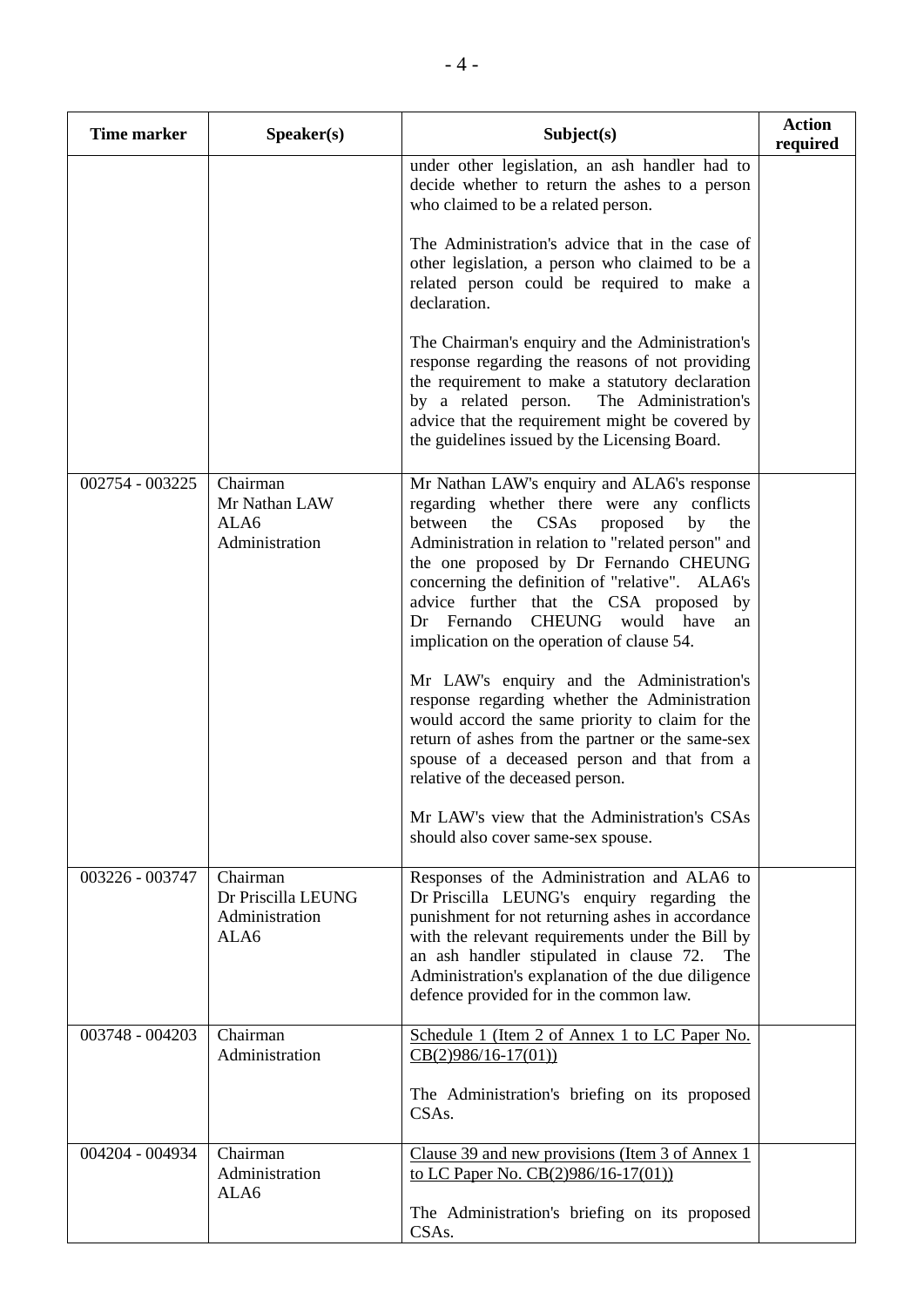| <b>Time marker</b> | S <sub>p</sub> e <sub>aker(s)</sub>  | Subject(s)                                                                                                                                                                                                                                                                                                                                       | <b>Action</b><br>required                        |
|--------------------|--------------------------------------|--------------------------------------------------------------------------------------------------------------------------------------------------------------------------------------------------------------------------------------------------------------------------------------------------------------------------------------------------|--------------------------------------------------|
|                    |                                      | ALA6's advice that members should consider<br>whether the powers proposed to be given to the<br>Licensing Board under new clauses 39(2A) and<br>$40A(3)(b)$ were acceptable from the policy<br>perspective.                                                                                                                                      |                                                  |
|                    |                                      | The Administration's advice of the justifications<br>for the proposed empowerment.<br>Members<br>raised no objection to the Administration's<br>proposal.                                                                                                                                                                                        |                                                  |
| 004935 - 005105    | Chairman<br>Administration           | Section $2(1)$ of Schedule 3 (Item 1 of Annex 2 to<br>LC Paper No. CB(2)986/16-17(01))                                                                                                                                                                                                                                                           |                                                  |
|                    |                                      | The Administration's briefing on its proposed<br>CSA <sub>s</sub> .                                                                                                                                                                                                                                                                              |                                                  |
| 005106 - 005627    | Chairman<br>Administration           | New provisions (Item 2 of Annex 2 to LC Paper<br>No. $CB(2)986/16-17(01)$                                                                                                                                                                                                                                                                        |                                                  |
|                    |                                      | The Administration's briefing on its proposed<br>CSA <sub>s</sub> .                                                                                                                                                                                                                                                                              |                                                  |
| 005628 - 010448    | Chairman<br>Administration           | Section 9 of Schedule 5 (Item 3 of Annex 2 to LC<br>Paper No. $CB(2)986/16-17(01)$                                                                                                                                                                                                                                                               |                                                  |
|                    | Deputy Chairman<br>Mr CHAN Chi-chuen | The Administration's briefing on its proposed<br>CSA <sub>s</sub> .                                                                                                                                                                                                                                                                              |                                                  |
|                    |                                      | Enquiries of the<br>Deputy Chairman<br>and<br>Mr CHAN Chi-chuen and the Administration's<br>response regarding meanings of ashes and a<br>container of ashes. The Administration's advice<br>that it would fine-tune the meaning of "related<br>item" and make it clear that the definition of<br>"ashes" would cover a container of such ashes. | Admin<br>(paragraph<br>$2(c)$ of the<br>minutes) |
| 010449 - 011203    | Chairman<br>Administration           | Clause 52 (Item 4 of Annex 2 to LC Paper No.<br>$CB(2)986/16-17(01))$                                                                                                                                                                                                                                                                            |                                                  |
|                    |                                      | The Administration's briefing on its proposed<br>CSA <sub>s</sub> .                                                                                                                                                                                                                                                                              |                                                  |
| 011204 - 011547    | Chairman<br>Administration           | Clause $66(3)$ and (4) (Item 5 of Annex 2 to LC<br>Paper No. $CB(2)986/16-17(01)$                                                                                                                                                                                                                                                                |                                                  |
|                    |                                      | The Administration's briefing on its proposed<br>CSA <sub>s</sub> .                                                                                                                                                                                                                                                                              |                                                  |
| 011548 - 013026    | Chairman<br>Administration<br>ALA6   | Relevant clauses (Item 6 of Annex 2 to LC Paper<br>No. $CB(2)986/16-17(01)$                                                                                                                                                                                                                                                                      |                                                  |
|                    | Mr LEUNG Che-cheung                  | ALA6 drew members'<br>attention<br>that<br>the<br>Administration's proposed amendments set out in<br>item $6(a)$ of Annex 2 to LC Paper No.                                                                                                                                                                                                      |                                                  |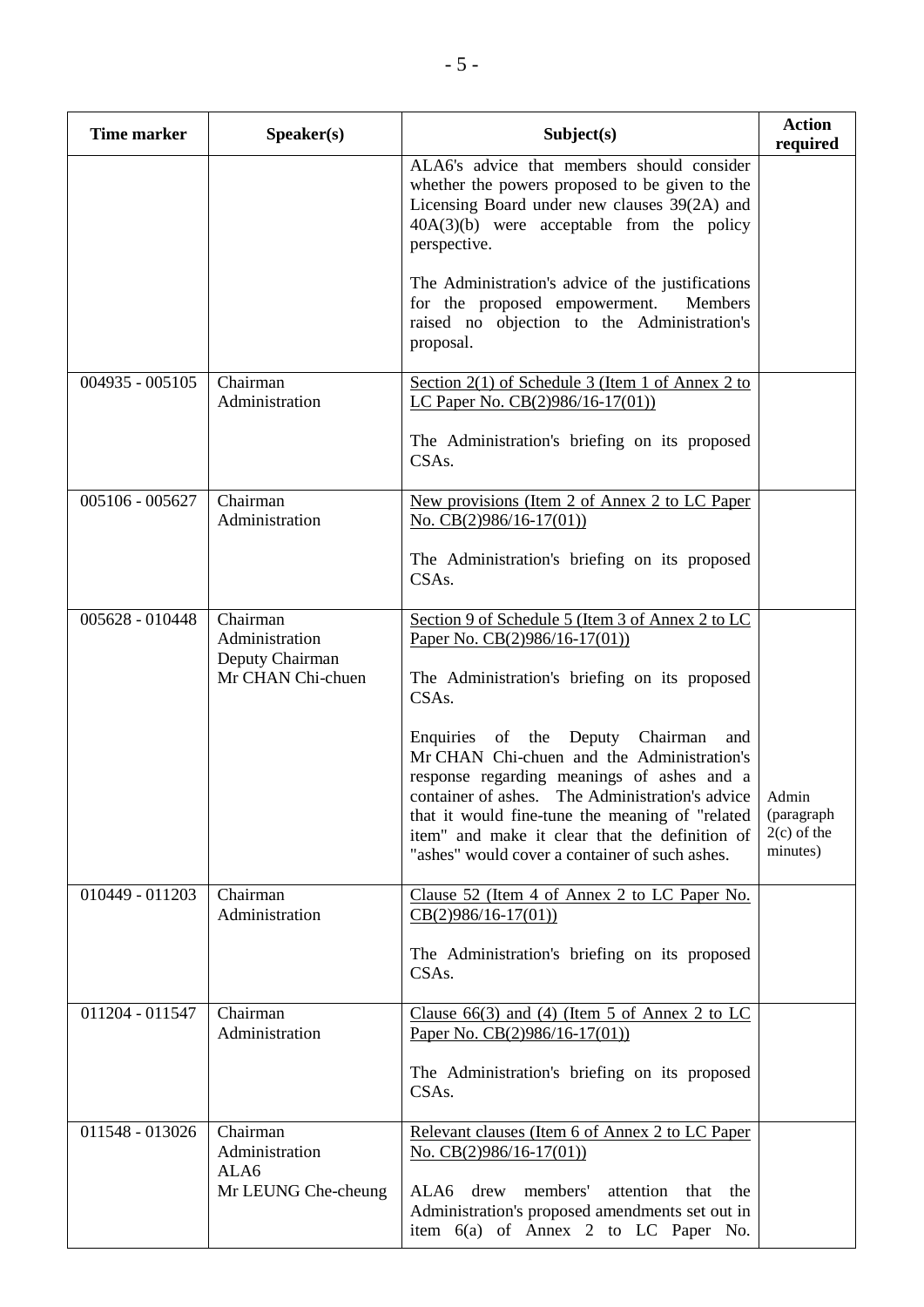| <b>Time marker</b> | Speaker(s)                 | Subject(s)                                                                                                                                                                                                                                                                                                | <b>Action</b><br>required                        |
|--------------------|----------------------------|-----------------------------------------------------------------------------------------------------------------------------------------------------------------------------------------------------------------------------------------------------------------------------------------------------------|--------------------------------------------------|
|                    |                            | $CB(2)986/16-17(01)$ involved a policy change.<br>She also invited members to consider whether it<br>was necessary to include in the Bill the term of<br>appointment and resignation arrangements of<br>members of the committees appointed by the<br>Licensing Board.                                    |                                                  |
|                    |                            | At the Chairman's request, the Administration<br>explained the justifications for its proposed<br>amendments to the relevant clauses<br>and<br>non-provision of the term of appointment and<br>resignation arrangements for members of the<br>committees appointed by the Licensing Board in<br>the Bill. |                                                  |
|                    |                            | The Chairman's enquiry and the Administration's<br>response in relation to enlarging the membership<br>size of the Licensing Board.                                                                                                                                                                       |                                                  |
|                    |                            | The Administration's response to Mr LEUNG<br>Che-cheung's enquiry that appeals against the<br>decisions of the Licensing Board would be<br>handled by the Private Columbaria Appeal<br>Board.                                                                                                             |                                                  |
|                    |                            | Mr LEUNG Che-cheung's enquiry and the<br>Administration's<br>response<br>regarding<br>the<br>differences in the scope of "消防" and "防火"<br>and the reasons for replacing the words "消防"<br>by "防火" in the Chinese text of section $3(1)(a)$<br>of Schedule 2.                                              |                                                  |
|                    |                            | Completion of consideration of the CSAs<br>proposed by the Administration.                                                                                                                                                                                                                                |                                                  |
| 013027 - 013213    | Chairman<br>Administration | Noting that the CSAs proposed by the<br>Administration<br>subject<br>further<br>were<br>to<br>fine-tuning, the Chairman<br>requested<br>the<br>Administration to provide a timetable<br>for<br>submitting the final version of its proposed CSAs<br>for members' consideration.                           |                                                  |
|                    |                            | The Administration's response that only textual<br>amendments would be made to the CSAs and the<br>final version of the CSAs would be submitted to<br>the Bills Committee before the Bills Committee<br>submitted its report to the House Committee<br>("HC").                                            | Admin<br>(paragraph<br>$2(d)$ of the<br>minutes) |
|                    |                            | Given the Administration's advice that only<br>textual amendments would be made to its<br>proposed CSAs, the Chairman suggested that<br>members' views on the final version of the CSAs<br>proposed by the Administration should be sought<br>by circulation. ALA6 was requested to give her              |                                                  |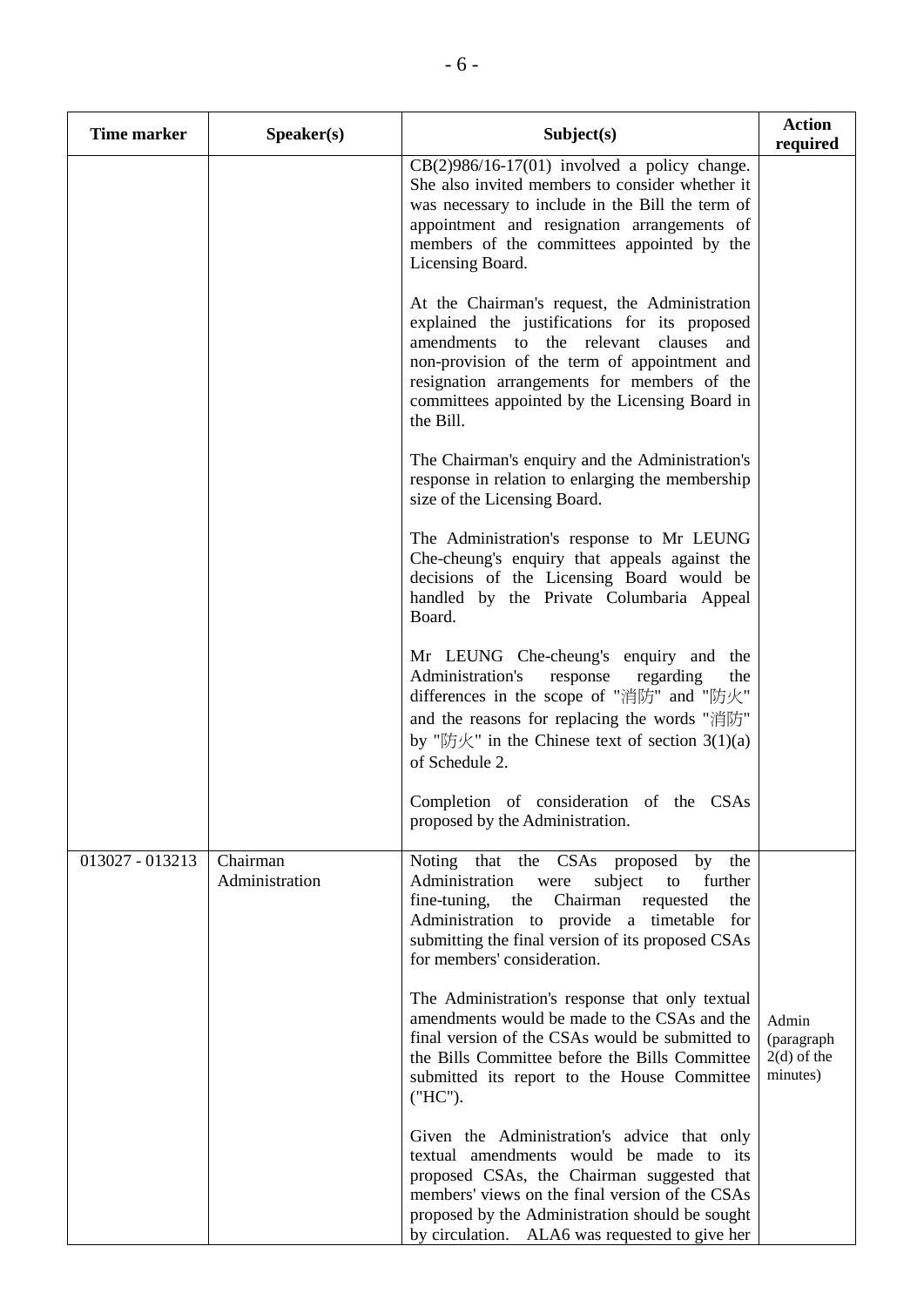| <b>Time marker</b> | Speaker(s)                                                                                                                                                                                                     | Subject(s)                                                                                                                                                                                                                                                                                                                                                                                                                                                                                                                                                                                                                                                                                                                                                                                                                                                                                                                                                                                                                                                                                                                                                                                                                                                                                                                                                                                                                                                                                                                                                                                                                                                                                                                                                                                    | <b>Action</b><br>required |
|--------------------|----------------------------------------------------------------------------------------------------------------------------------------------------------------------------------------------------------------|-----------------------------------------------------------------------------------------------------------------------------------------------------------------------------------------------------------------------------------------------------------------------------------------------------------------------------------------------------------------------------------------------------------------------------------------------------------------------------------------------------------------------------------------------------------------------------------------------------------------------------------------------------------------------------------------------------------------------------------------------------------------------------------------------------------------------------------------------------------------------------------------------------------------------------------------------------------------------------------------------------------------------------------------------------------------------------------------------------------------------------------------------------------------------------------------------------------------------------------------------------------------------------------------------------------------------------------------------------------------------------------------------------------------------------------------------------------------------------------------------------------------------------------------------------------------------------------------------------------------------------------------------------------------------------------------------------------------------------------------------------------------------------------------------|---------------------------|
|                    |                                                                                                                                                                                                                | views, if any, on the legal or drafting aspects of<br>the final version of the CSAs proposed by the<br>Administration. Members agreed.                                                                                                                                                                                                                                                                                                                                                                                                                                                                                                                                                                                                                                                                                                                                                                                                                                                                                                                                                                                                                                                                                                                                                                                                                                                                                                                                                                                                                                                                                                                                                                                                                                                        |                           |
| 013214 - 015024    | Chairman<br>Mr SHIU Ka-chun<br>Administration<br>Mr CHAN Chi-chuen<br>Mr Tommy CHEUNG<br>Mr LEUNG Che-cheung<br>Dr Priscilla LEUNG<br>Dr KWOK Ka-ki<br>ALA6<br>Dr Junius HO<br>Dr LAI Siu-lai<br>Mr Nathan LAW | Draft CSA proposed by Dr Fernando CHEUNG<br>Administration's<br>the<br>and<br>response<br>to<br>Dr CHEUNG's proposed CSA<br>On behalf of Dr Fernando CHEUNG who was<br>absent from the meeting, Mr SHUI Ka-chun<br>briefed members on the CSA proposed by<br>Dr CHEUNG which was set out in LC Paper No.<br>Administration<br>$CB(2)986/16-17(02)$ .<br>The<br>briefed members on its response to the CSA<br>proposed by Dr CHEUNG as set out in LC Paper<br>No. CB(2)999/16-17(01).<br>Mr CHAN Chi-chuen's enquiry and Mr SHIU<br>Ka-chun's response that Dr Fernando CHEUNG<br>had indicated his intention to request the Bills<br>Committee to move his proposed amendment.<br>Expression of views by Mr Tommy CHEUNG,<br>Mr LEUNG Che-cheung, Dr Priscilla LEUNG,<br>Mr CHAN Chi-chuen, Dr KWOK Ka-ki,<br>Dr Junius HO, Dr LAU Siu-lai and Mr Nathan<br>LAW<br>the<br>amendment<br>on<br>proposed<br>by<br>Dr Fernando CHEUNG.<br>ALA6's response to Dr KWOK Ka-ki's enquiry<br>regarding the application of the CSA proposed by<br>Dr Fernando CHEUNG to other legislation.<br>The Chairman put the request for the Bills<br>Committee to move the CSA proposed by<br>Dr Fernando CHEUNG ("the request") to vote.<br>Dr Priscilla LEUNG claimed a division to the<br>votes.<br>Five members including Mr CHAN Chi-chuen,<br>Dr KWOK Ka-ki, Mr SHIU Ka-chun, Mr Nathan<br>LAW and Dr LAU Siu-lai voted in favour of the<br>request. Nine members including Mr Tommy<br>CHEUNG, Mr WONG Ting-kwong, Dr Priscilla<br>LEUNG, Mr LEUNG Che-cheung, Ms Alice<br>MAK, Mr POON Siu-ping, Dr Junius HO,<br>Mr HO Kai-ming and Mr LUK Chung-hung<br>voted against the request.<br>The Chairman<br>declared that Dr Fernando CHEUNG's proposed<br>CSA would not be moved by the Bills<br>Committee. |                           |
| 015025 - 015048    | Chairman<br>Mr CHAN Chi-chuen                                                                                                                                                                                  | Mr CHAN Chi-chuen indicated that he would<br>consider whether to propose CSAs to further<br>amend the Administration's proposed definition                                                                                                                                                                                                                                                                                                                                                                                                                                                                                                                                                                                                                                                                                                                                                                                                                                                                                                                                                                                                                                                                                                                                                                                                                                                                                                                                                                                                                                                                                                                                                                                                                                                    |                           |